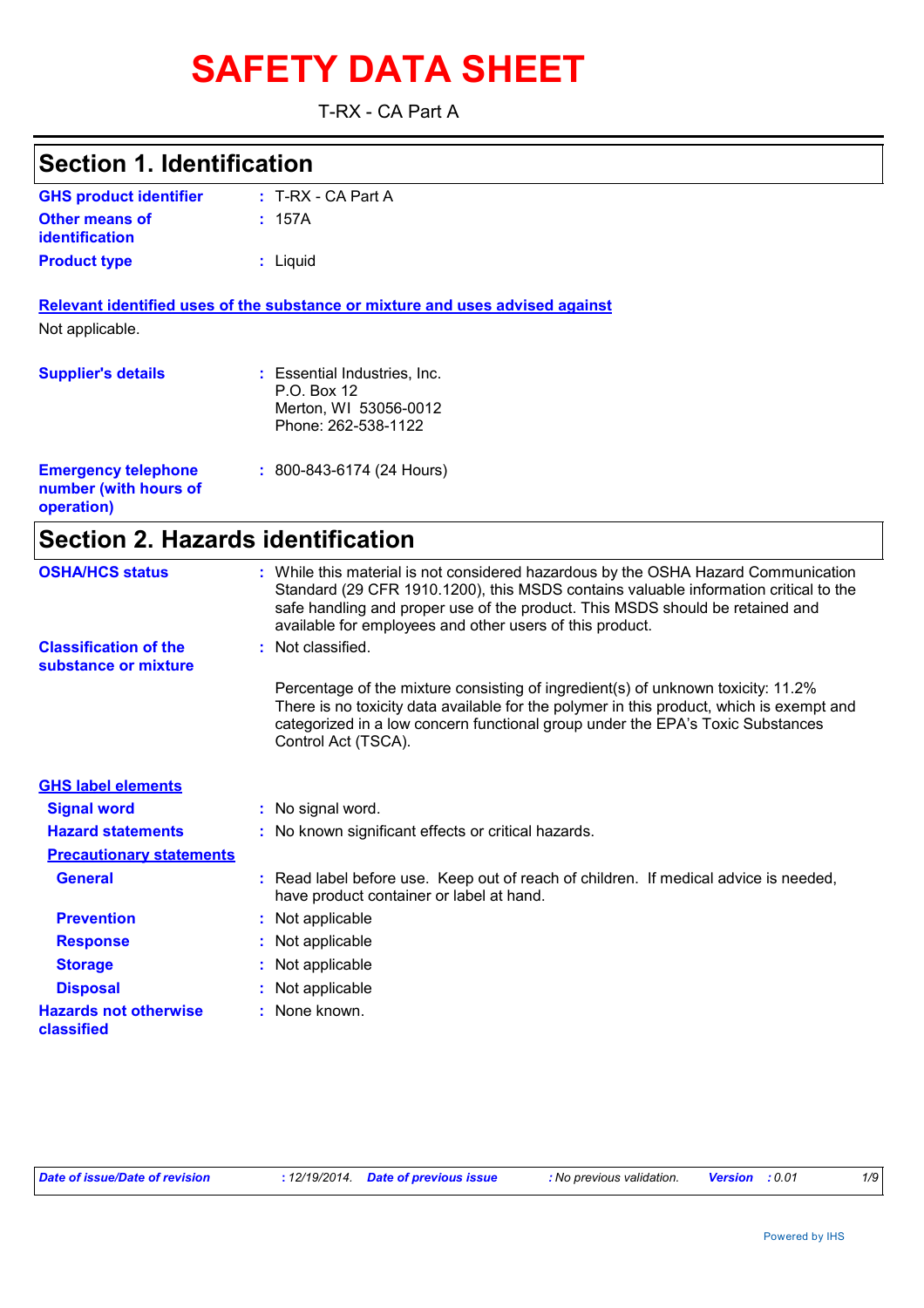### **Section 3. Composition/information on ingredients**

#### **Other means of identification Substance/mixture**

**:** Mixture

**:** Not available

#### **CAS number/other identifiers**

| <b>CAS number</b>   | : Not applicable |
|---------------------|------------------|
| <b>Product code</b> | : 157A           |

Any concentration shown as a range is to protect confidentiality or is due to batch variation.

**There are no ingredients present which, within the current knowledge of the supplier and in the concentrations applicable, are classified as hazardous to health or the environment and hence require reporting in this section. Occupational exposure limits, if available, are listed in Section 8.**

### **Section 4. First aid measures**

#### **Description of necessary first aid measures**

| <b>Eye contact</b>  | : Immediately flush eyes with plenty of water, occasionally lifting the upper and lower<br>eyelids. Check for and remove any contact lenses. Get medical attention if irritation<br>occurs.                                                                                                                                                            |
|---------------------|--------------------------------------------------------------------------------------------------------------------------------------------------------------------------------------------------------------------------------------------------------------------------------------------------------------------------------------------------------|
| <b>Inhalation</b>   | : Remove victim to fresh air and keep at rest in a position comfortable for breathing. Get<br>medical attention if symptoms occur.                                                                                                                                                                                                                     |
| <b>Skin contact</b> | : Flush contaminated skin with plenty of water. Remove contaminated clothing and<br>shoes. Get medical attention if symptoms occur.                                                                                                                                                                                                                    |
| <b>Ingestion</b>    | : Wash out mouth with water. Remove victim to fresh air and keep at rest in a position<br>comfortable for breathing. If material has been swallowed and the exposed person is<br>conscious, give small quantities of water to drink. Do not induce vomiting unless<br>directed to do so by medical personnel. Get medical attention if symptoms occur. |

#### **Most important symptoms/effects, acute and delayed**

| <b>Potential acute health effects</b> |                                                                                                                                |
|---------------------------------------|--------------------------------------------------------------------------------------------------------------------------------|
| Eye contact                           | : No known significant effects or critical hazards.                                                                            |
| <b>Inhalation</b>                     | : No known significant effects or critical hazards.                                                                            |
| <b>Skin contact</b>                   | : No known significant effects or critical hazards.                                                                            |
| <b>Ingestion</b>                      | : No known significant effects or critical hazards.                                                                            |
| <b>Over-exposure signs/symptoms</b>   |                                                                                                                                |
| Eye contact                           | : No specific data.                                                                                                            |
| <b>Inhalation</b>                     | : No specific data.                                                                                                            |
| <b>Skin contact</b>                   | : No specific data.                                                                                                            |
| <b>Ingestion</b>                      | : No specific data.                                                                                                            |
|                                       | Indication of immediate medical attention and special treatment needed, if necessary                                           |
| <b>Notes to physician</b>             | : Treat symptomatically. Contact poison treatment specialist immediately if large<br>quantities have been ingested or inhaled. |
| <b>Specific treatments</b>            | : No specific treatment.                                                                                                       |
| <b>Protection of first-aiders</b>     | : No action shall be taken involving any personal risk or without suitable training.                                           |

#### **See toxicological information (Section 11)**

| Date of issue/Date of revision | : 12/19/2014 Date of previous issue | : No previous validation. | Version | :0.01 | 2/9 |
|--------------------------------|-------------------------------------|---------------------------|---------|-------|-----|
|                                |                                     |                           |         |       |     |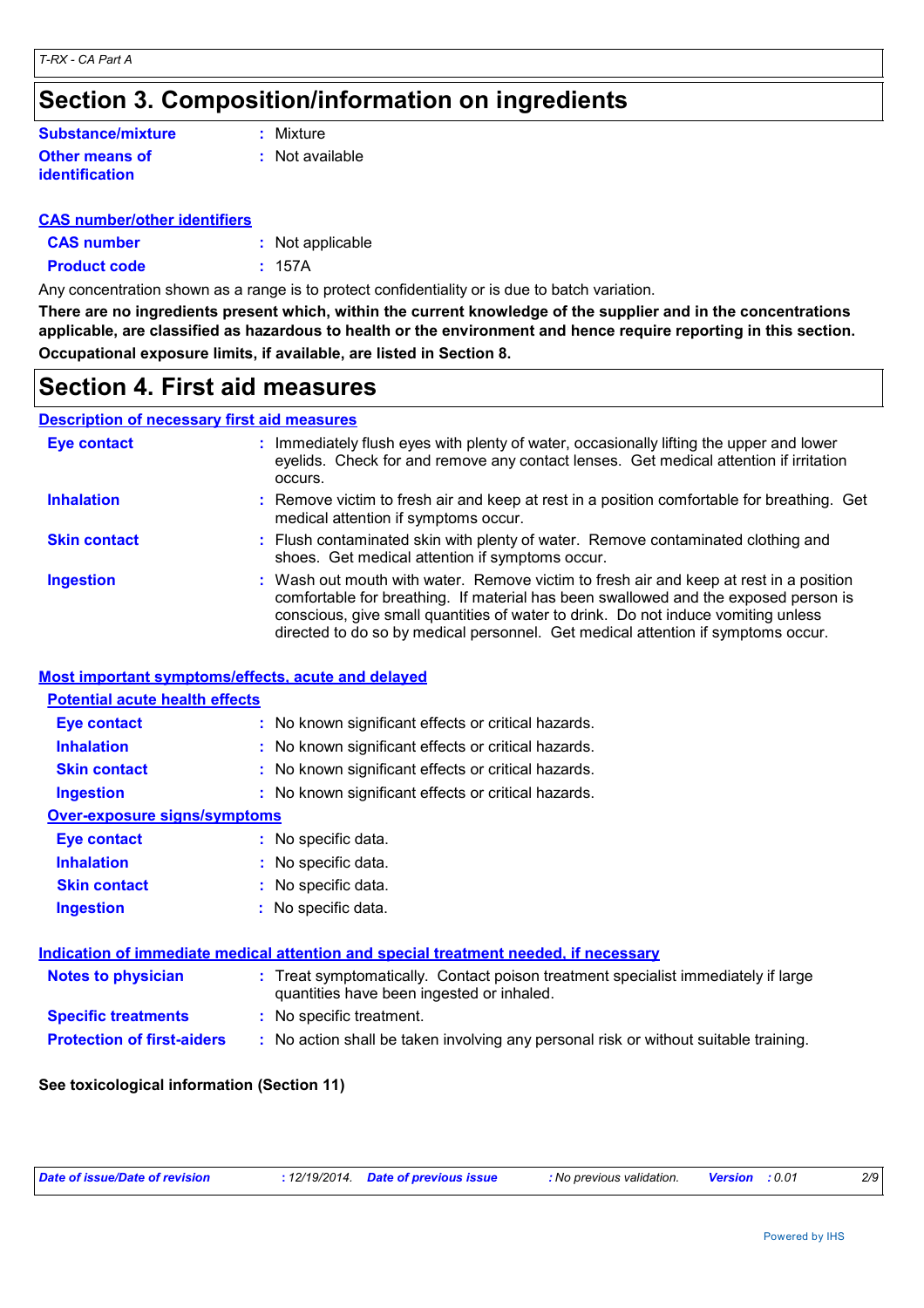### **Section 5. Fire-fighting measures**

| <b>Extinguishing media</b>                               |                                                                                                                                                                                                     |
|----------------------------------------------------------|-----------------------------------------------------------------------------------------------------------------------------------------------------------------------------------------------------|
| <b>Suitable extinguishing</b><br>media                   | : Use an extinguishing agent suitable for the surrounding fire.                                                                                                                                     |
| <b>Unsuitable extinguishing</b><br>media                 | : None known.                                                                                                                                                                                       |
| <b>Specific hazards arising</b><br>from the chemical     | : In a fire or if heated, a pressure increase will occur and the container may burst.                                                                                                               |
| <b>Hazardous thermal</b><br>decomposition products       | : Decomposition products may include the following materials:<br>carbon dioxide<br>carbon monoxide                                                                                                  |
| <b>Special protective actions</b><br>for fire-fighters   | : Promptly isolate the scene by removing all persons from the vicinity of the incident if<br>there is a fire. No action shall be taken involving any personal risk or without suitable<br>training. |
| <b>Special protective</b><br>equipment for fire-fighters | : Fire-fighters should wear appropriate protective equipment and self-contained breathing<br>apparatus (SCBA) with a full face-piece operated in positive pressure mode.                            |

### **Section 6. Accidental release measures**

| <b>Personal precautions, protective equipment and emergency procedures</b> |                                                                                                                                                                                                                                                                                                                                                                                                                                                                                                                                                                                          |  |  |  |
|----------------------------------------------------------------------------|------------------------------------------------------------------------------------------------------------------------------------------------------------------------------------------------------------------------------------------------------------------------------------------------------------------------------------------------------------------------------------------------------------------------------------------------------------------------------------------------------------------------------------------------------------------------------------------|--|--|--|
| For non-emergency<br>personnel                                             | : No action shall be taken involving any personal risk or without suitable training.<br>Evacuate surrounding areas. Keep unnecessary and unprotected personnel from<br>entering. Do not touch or walk through spilled material. Put on appropriate personal<br>protective equipment.                                                                                                                                                                                                                                                                                                     |  |  |  |
| For emergency responders :                                                 | If specialised clothing is required to deal with the spillage, take note of any information<br>in Section 8 on suitable and unsuitable materials. See also the information in "For non-<br>emergency personnel".                                                                                                                                                                                                                                                                                                                                                                         |  |  |  |
| <b>Environmental precautions</b>                                           | : Avoid dispersal of spilled material and runoff and contact with soil, waterways, drains<br>and sewers. Inform the relevant authorities if the product has caused environmental<br>pollution (sewers, waterways, soil or air).                                                                                                                                                                                                                                                                                                                                                          |  |  |  |
| Methods and materials for containment and cleaning up                      |                                                                                                                                                                                                                                                                                                                                                                                                                                                                                                                                                                                          |  |  |  |
| <b>Small spill</b>                                                         | : Stop leak if without risk. Move containers from spill area. Dilute with water and mop up<br>if water-soluble. Alternatively, or if water-insoluble, absorb with an inert dry material and<br>place in an appropriate waste disposal container. Dispose of via a licensed waste<br>disposal contractor.                                                                                                                                                                                                                                                                                 |  |  |  |
| <b>Large spill</b>                                                         | Stop leak if without risk. Move containers from spill area. Prevent entry into sewers,<br>water courses, basements or confined areas. Wash spillages into an effluent treatment<br>plant or proceed as follows. Contain and collect spillage with non-combustible,<br>absorbent material e.g. sand, earth, vermiculite or diatomaceous earth and place in<br>container for disposal according to local regulations (see Section 13). Dispose of via a<br>licensed waste disposal contractor. Note: see Section 1 for emergency contact<br>information and Section 13 for waste disposal. |  |  |  |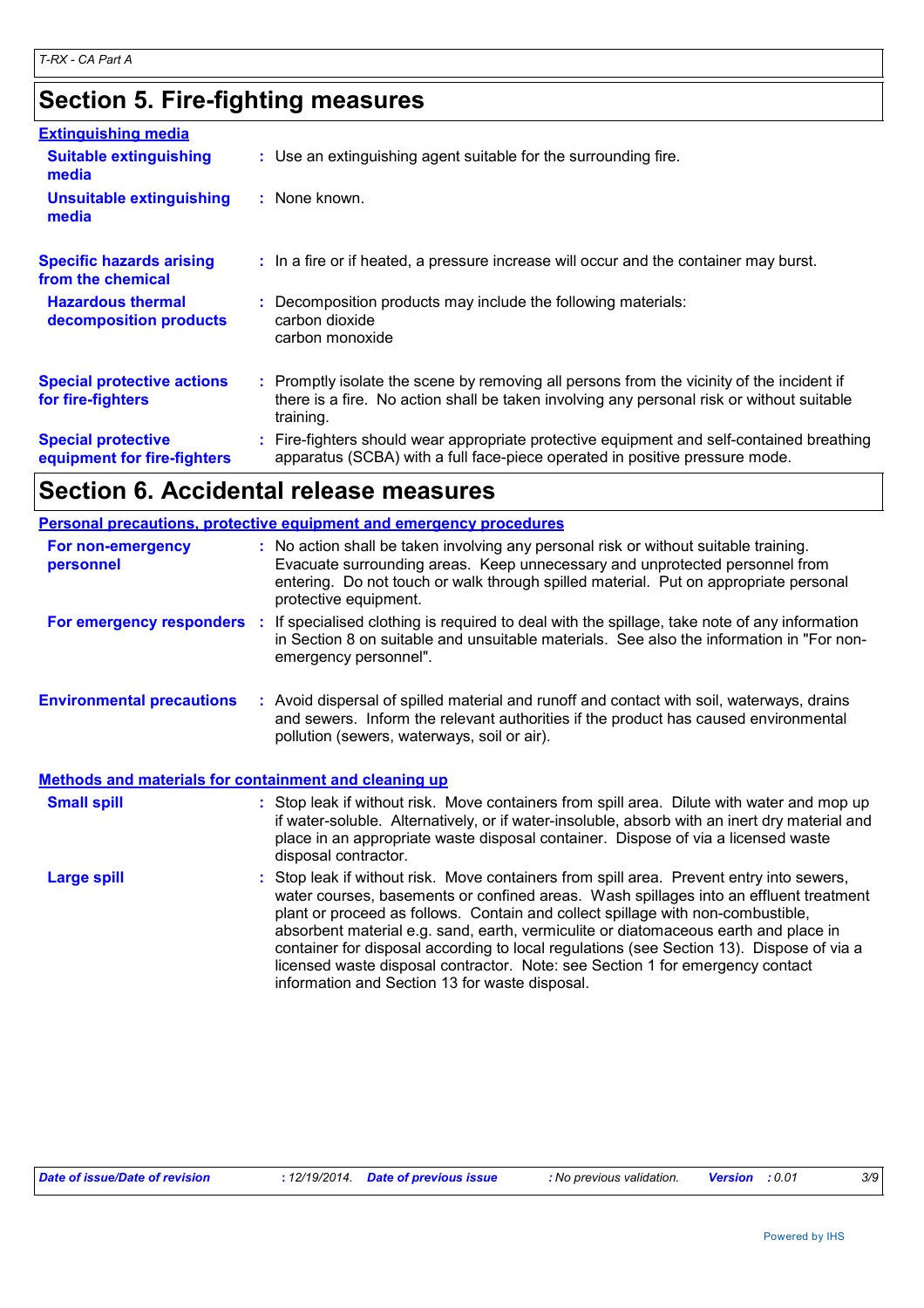### **Section 7. Handling and storage**

| <b>Precautions for safe handling</b>                                             |                                                                                                                                                                                                                                                                                                                                                                                                                                                                                              |
|----------------------------------------------------------------------------------|----------------------------------------------------------------------------------------------------------------------------------------------------------------------------------------------------------------------------------------------------------------------------------------------------------------------------------------------------------------------------------------------------------------------------------------------------------------------------------------------|
| <b>Protective measures</b>                                                       | : Put on appropriate personal protective equipment (see Section 8).                                                                                                                                                                                                                                                                                                                                                                                                                          |
| <b>Advice on general</b><br>occupational hygiene                                 | : Eating, drinking and smoking should be prohibited in areas where this material is<br>handled, stored and processed. Workers should wash hands and face before eating,<br>drinking and smoking. Remove contaminated clothing and protective equipment before<br>entering eating areas. See also Section 8 for additional information on hygiene<br>measures.                                                                                                                                |
| <b>Conditions for safe storage,</b><br>including any<br><b>incompatibilities</b> | : Store in accordance with local regulations. Store in original container protected from<br>direct sunlight in a dry, cool and well-ventilated area, away from incompatible materials<br>and food and drink. Keep container tightly closed and sealed until ready for use.<br>Containers that have been opened must be carefully resealed and kept upright to<br>prevent leakage. Do not store in unlabeled containers. Use appropriate containment to<br>avoid environmental contamination. |

### **Section 8. Exposure controls/personal protection**

### **Control parameters Occupational exposure limits**

None.

| <b>Appropriate engineering</b>                   | : Good general ventilation should be sufficient to control worker exposure to airborne                                                                                                                                                                                                                                          |
|--------------------------------------------------|---------------------------------------------------------------------------------------------------------------------------------------------------------------------------------------------------------------------------------------------------------------------------------------------------------------------------------|
| <b>controls</b>                                  | contaminants.                                                                                                                                                                                                                                                                                                                   |
| <b>Environmental exposure</b><br><b>controls</b> | : Emissions from ventilation or work process equipment should be checked to ensure<br>they comply with the requirements of environmental protection legislation. In some<br>cases, fume scrubbers, filters or engineering modifications to the process equipment<br>will be necessary to reduce emissions to acceptable levels. |

#### **Individual protection measures**

| <b>Hygiene measures</b>        | : Wash hands, forearms and face thoroughly after handling chemical products, before<br>eating, smoking and using the lavatory and at the end of the working period.<br>Appropriate techniques should be used to remove potentially contaminated clothing.<br>Wash contaminated clothing before reusing. Ensure that eyewash stations and safety<br>showers are close to the workstation location. |
|--------------------------------|---------------------------------------------------------------------------------------------------------------------------------------------------------------------------------------------------------------------------------------------------------------------------------------------------------------------------------------------------------------------------------------------------|
| <b>Eye/face protection</b>     | : Safety eyewear complying with an approved standard should be used when a risk<br>assessment indicates this is necessary to avoid exposure to liquid splashes, mists,<br>gases or dusts. If contact is possible, the following protection should be worn, unless<br>the assessment indicates a higher degree of protection: safety glasses with side-<br>shields.                                |
| <b>Skin protection</b>         |                                                                                                                                                                                                                                                                                                                                                                                                   |
| <b>Hand protection</b>         | : Chemical-resistant, impervious gloves complying with an approved standard should be<br>worn at all times when handling chemical products if a risk assessment indicates this is<br>necessary.                                                                                                                                                                                                   |
| <b>Body protection</b>         | : Personal protective equipment for the body should be selected based on the task being<br>performed and the risks involved and should be approved by a specialist before<br>handling this product.                                                                                                                                                                                               |
| <b>Other skin protection</b>   | : Appropriate footwear and any additional skin protection measures should be selected<br>based on the task being performed and the risks involved and should be approved by a<br>specialist before handling this product.                                                                                                                                                                         |
| <b>Respiratory protection</b>  | : Use a properly fitted, air-purifying or air-fed respirator complying with an approved<br>standard if a risk assessment indicates this is necessary. Respirator selection must be<br>based on known or anticipated exposure levels, the hazards of the product and the safe<br>working limits of the selected respirator.                                                                        |
| Date of issue/Date of revision | <b>Date of previous issue</b><br>4/9<br>: 12/19/2014.<br>: No previous validation.<br>Version : 0.01                                                                                                                                                                                                                                                                                              |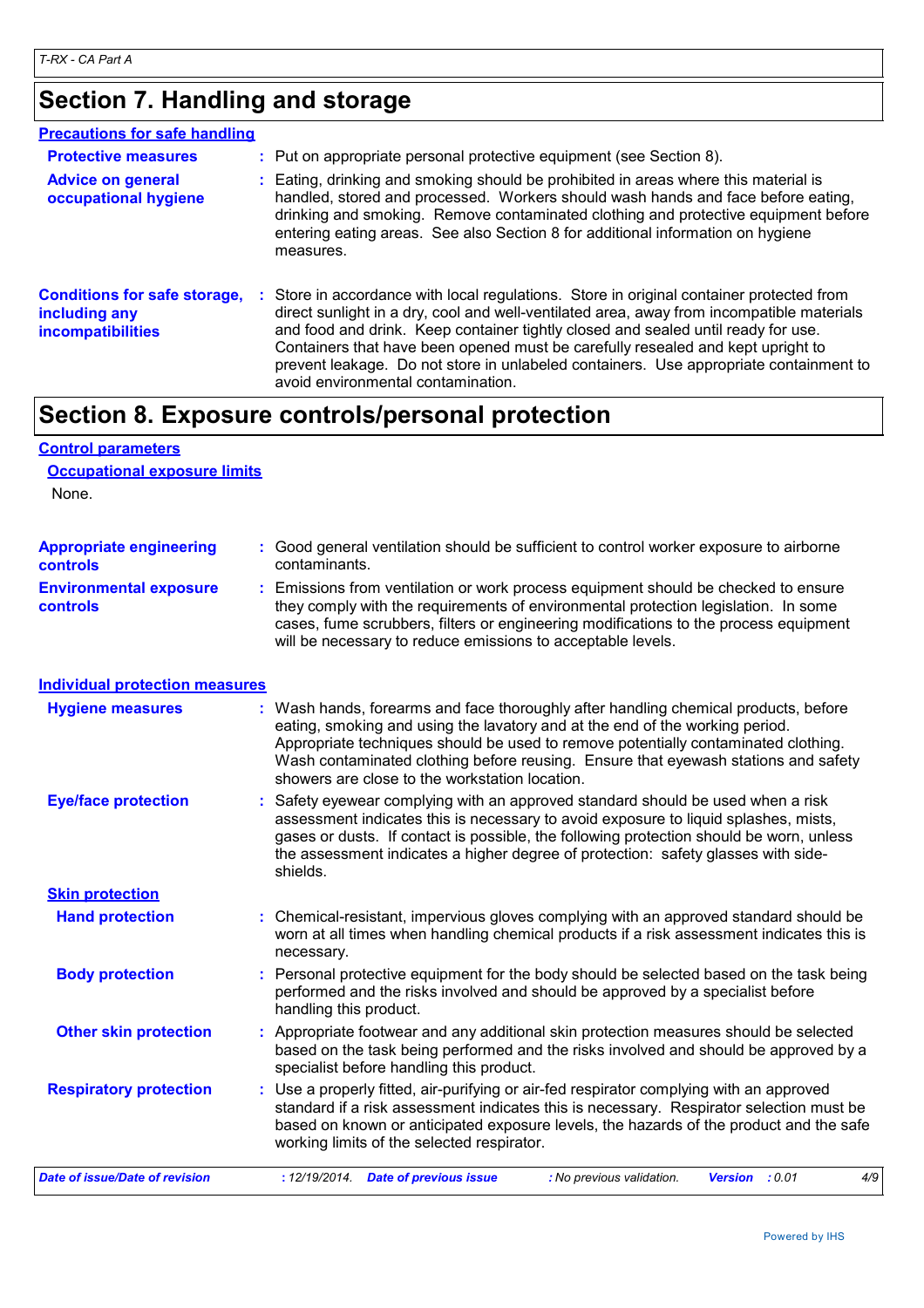### **Section 9. Physical and chemical properties**

| <b>Appearance</b>                                                                                                                               |  |                                           |
|-------------------------------------------------------------------------------------------------------------------------------------------------|--|-------------------------------------------|
| <b>Physical state</b>                                                                                                                           |  | : Liquid                                  |
| <b>Color</b>                                                                                                                                    |  | : Opaque White                            |
| Odor                                                                                                                                            |  | $:$ Bland                                 |
| <b>Odor threshold</b>                                                                                                                           |  | : Not available                           |
| pH                                                                                                                                              |  | : 8                                       |
| <b>Melting point</b>                                                                                                                            |  | : $0^{\circ}$ C (32 $^{\circ}$ F)         |
| <b>Boiling point</b>                                                                                                                            |  | : $100^{\circ}$ C (212 $^{\circ}$ F)      |
| <b>Flash point</b>                                                                                                                              |  | : Closed cup: >93.334°C (>200°F)          |
| <b>Evaporation rate</b>                                                                                                                         |  | : Not available                           |
| <b>Flammability (solid, gas)</b>                                                                                                                |  | : Not available                           |
| Lower and upper explosive<br>(flammable) limits                                                                                                 |  | : Not available                           |
| <b>Vapor pressure</b>                                                                                                                           |  | $:$ <4 kPa (<30 mm Hg) [room temperature] |
| <b>Vapor density</b>                                                                                                                            |  | : <1 [Air = 1]                            |
| <b>Specific gravity</b>                                                                                                                         |  | : $1.03$ g/cm <sup>3</sup>                |
| <b>Solubility</b>                                                                                                                               |  | : Not available                           |
| <b>Partition coefficient: n-</b><br>octanol/water                                                                                               |  | : Not available                           |
| <b>Auto-ignition temperature</b>                                                                                                                |  | : Not available                           |
| <b>Viscosity</b>                                                                                                                                |  | : Not available                           |
| <b>VOC content</b>                                                                                                                              |  | $: 1\frac{9}{6}$                          |
| VOCs are calculated following the requirements under 40 CFR, Part 59, Subpart C for Consumer Products and Subpart D for Architectural Coatings. |  |                                           |

## **Section 10. Stability and reactivity**

| <b>Reactivity</b>                                   | : No specific test data related to reactivity available for this product or its ingredients.              |
|-----------------------------------------------------|-----------------------------------------------------------------------------------------------------------|
| <b>Chemical stability</b>                           | : The product is stable.                                                                                  |
| <b>Possibility of hazardous</b><br><b>reactions</b> | : Under normal conditions of storage and use, hazardous reactions will not occur.                         |
| <b>Conditions to avoid</b>                          | : No specific data.                                                                                       |
| <b>Incompatible materials</b>                       | : No specific data.                                                                                       |
| <b>Hazardous decomposition</b><br>products          | : Under normal conditions of storage and use, hazardous decomposition products should<br>not be produced. |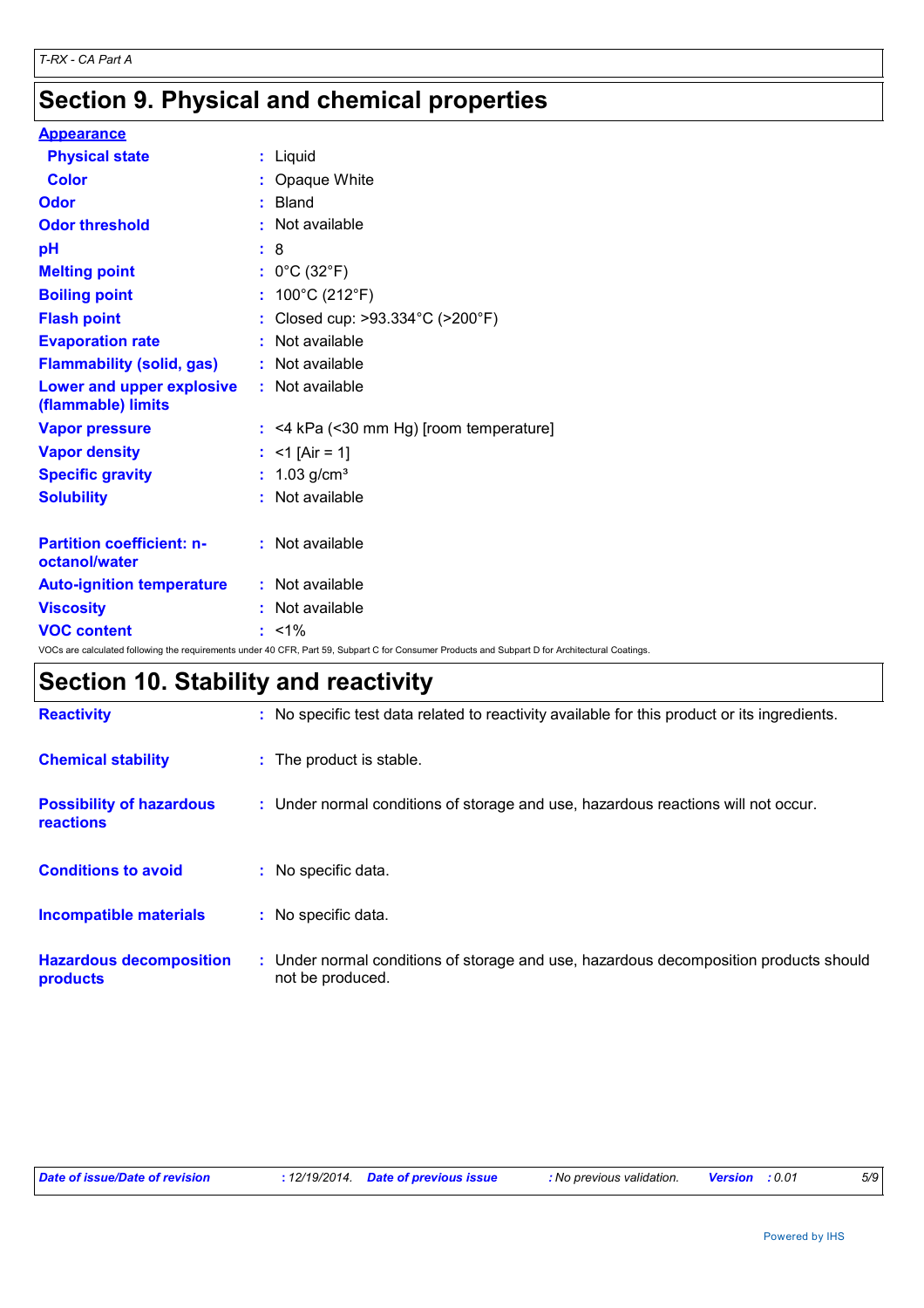### **Section 11. Toxicological information**

#### **Information on toxicological effects**

**Acute toxicity**

Not available.

#### **Irritation/Corrosion**

Not available.

#### **Sensitization**

Not available.

#### **Mutagenicity**

Not available.

#### **Carcinogenicity**

Not available.

#### **Reproductive toxicity**

Not available.

#### **Teratogenicity**

Not available.

#### **Specific target organ toxicity (single exposure)**

Not available.

#### **Specific target organ toxicity (repeated exposure)** Not available.

**Aspiration hazard**

Not available.

#### **Information on the likely routes of exposure :** Not available

| <b>Potential acute health effects</b> |                                                     |
|---------------------------------------|-----------------------------------------------------|
| <b>Eye contact</b>                    | : No known significant effects or critical hazards. |
| <b>Inhalation</b>                     | : No known significant effects or critical hazards. |
| <b>Skin contact</b>                   | : No known significant effects or critical hazards. |
| <b>Ingestion</b>                      | : No known significant effects or critical hazards. |

#### **Symptoms related to the physical, chemical and toxicological characteristics**

| <b>Eye contact</b>  | : No specific data. |
|---------------------|---------------------|
| <b>Inhalation</b>   | : No specific data. |
| <b>Skin contact</b> | : No specific data. |
| <b>Ingestion</b>    | : No specific data. |

### **Delayed and immediate effects and also chronic effects from short and long term exposure**

| <b>Short term exposure</b>            |                 |
|---------------------------------------|-----------------|
| <b>Potential immediate</b><br>effects | : Not available |
| <b>Potential delayed effects</b>      | : Not available |
| Long term exposure                    |                 |

| Date of issue/Date of revision |  |
|--------------------------------|--|
|--------------------------------|--|

*Date of issue/Date of revision* **:** *12/19/2014. Date of previous issue : No previous validation. Version : 0.01 6/9*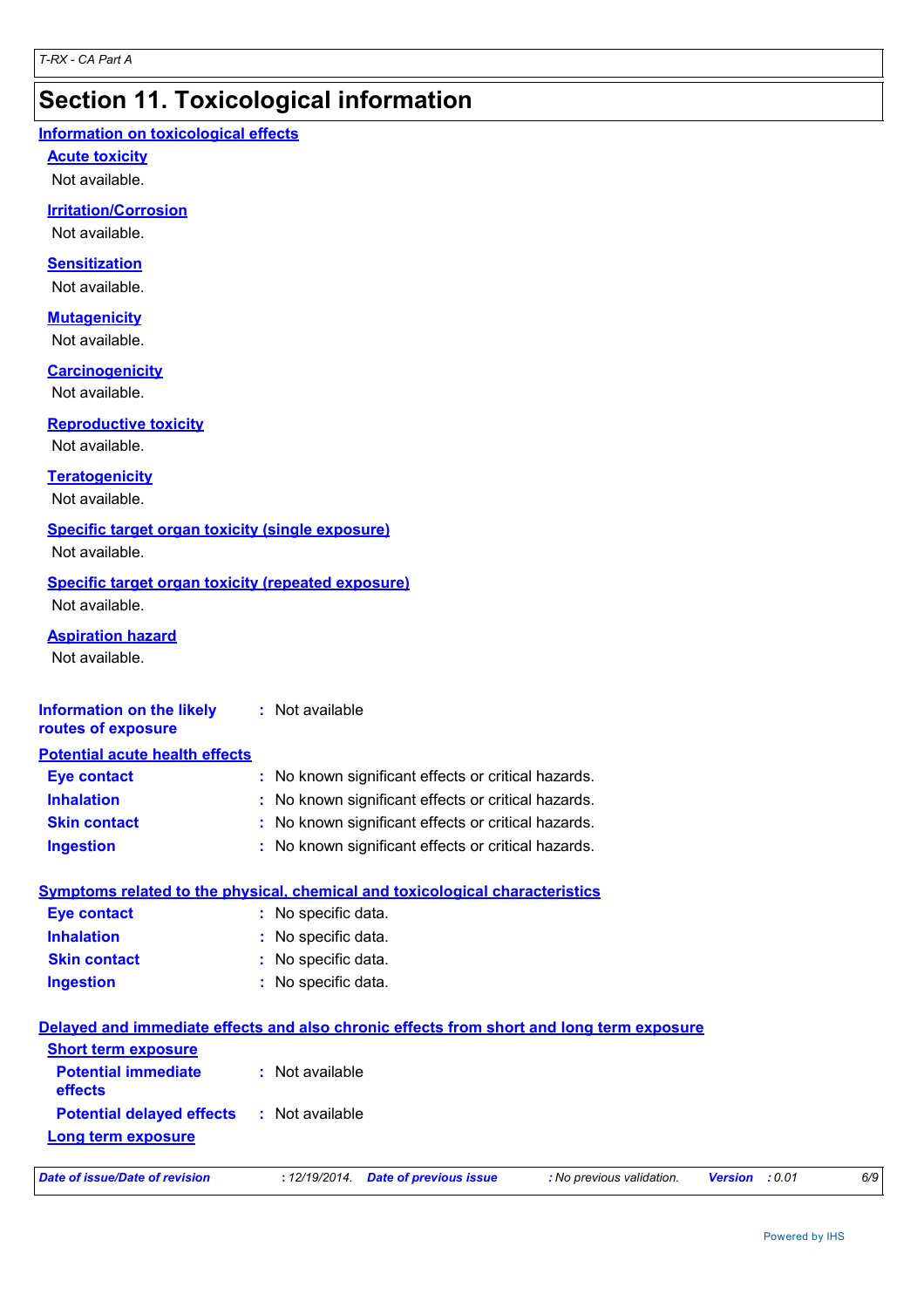### **Section 11. Toxicological information**

| <b>Potential immediate</b><br>effects   | $:$ Not available                                   |
|-----------------------------------------|-----------------------------------------------------|
| <b>Potential delayed effects</b>        | : Not available                                     |
| <b>Potential chronic health effects</b> |                                                     |
| Not available.                          |                                                     |
| General                                 | : No known significant effects or critical hazards. |
| <b>Carcinogenicity</b>                  | : No known significant effects or critical hazards. |
| <b>Mutagenicity</b>                     | : No known significant effects or critical hazards. |
| <b>Teratogenicity</b>                   | : No known significant effects or critical hazards. |
| <b>Developmental effects</b>            | : No known significant effects or critical hazards. |
| <b>Fertility effects</b>                | : No known significant effects or critical hazards. |

#### **Numerical measures of toxicity**

| <b>Acute toxicity estimates</b> |                  |  |
|---------------------------------|------------------|--|
| Route                           | <b>ATE</b> value |  |
| <b>Oral</b>                     | 56964.8 mg/kg    |  |

### **Section 12. Ecological information**

#### **Toxicity**

Not available.

#### **Persistence and degradability**

Not available.

#### **Bioaccumulative potential**

Not available.

#### **Mobility in soil**

**Soil/water partition coefficient (KOC) :** Not available

**Other adverse effects** : No known significant effects or critical hazards.

### **Section 13. Disposal considerations**

| <b>Disposal methods</b>        | : The generation of waste should be avoided or minimized wherever possible. Disposal<br>of this product, solutions and any by-products should at all times comply with the<br>requirements of environmental protection and waste disposal legislation and any<br>regional local authority requirements. Dispose of surplus and non-recyclable products<br>via a licensed waste disposal contractor. Waste should not be disposed of untreated to<br>the sewer unless fully compliant with the requirements of all authorities with jurisdiction.<br>Waste packaging should be recycled. Incineration or landfill should only be considered<br>when recycling is not feasible. This material and its container must be disposed of in a<br>safe way. Empty containers or liners may retain some product residues. Avoid<br>dispersal of spilled material and runoff and contact with soil, waterways, drains and<br>sewers. |
|--------------------------------|----------------------------------------------------------------------------------------------------------------------------------------------------------------------------------------------------------------------------------------------------------------------------------------------------------------------------------------------------------------------------------------------------------------------------------------------------------------------------------------------------------------------------------------------------------------------------------------------------------------------------------------------------------------------------------------------------------------------------------------------------------------------------------------------------------------------------------------------------------------------------------------------------------------------------|
| Date of issue/Date of revision | 7/9<br><b>Date of previous issue</b><br>: No previous validation.<br>: 12/19/2014.<br><b>Version</b> : 0.01                                                                                                                                                                                                                                                                                                                                                                                                                                                                                                                                                                                                                                                                                                                                                                                                                |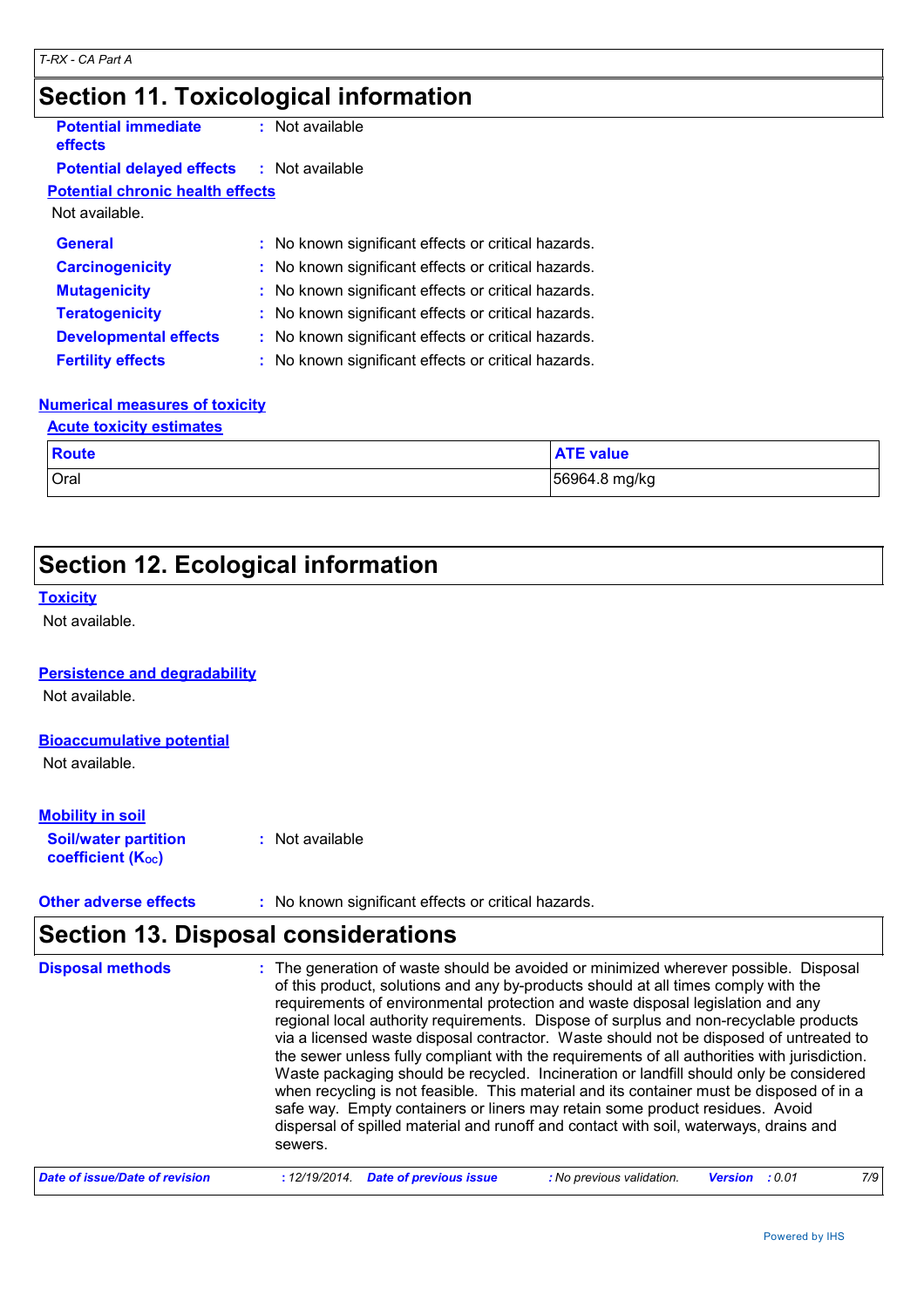### **Section 14. Transport information**

|                                      | <b>DOT Classification</b> | <b>IMDG</b>   | <b>IATA</b>              |
|--------------------------------------|---------------------------|---------------|--------------------------|
| <b>UN number</b>                     | Not regulated             | Not regulated | Not regulated            |
| <b>UN proper shipping</b><br>name    | $\overline{\phantom{a}}$  |               |                          |
| <b>Transport hazard</b><br>class(es) | $\qquad \qquad$           |               |                          |
| <b>Packing group</b>                 | $\overline{\phantom{a}}$  | -             | $\overline{\phantom{a}}$ |
| Environmental<br>hazards             | No.                       | No.           | No.                      |
| <b>Additional</b><br>information     | $\overline{\phantom{0}}$  |               |                          |

**Special precautions for user : Transport within user's premises: always transport in closed containers that are** upright and secure. Ensure that persons transporting the product know what to do in the event of an accident or spillage.

**Transport in bulk according :** Not available. **to Annex II of MARPOL 73/78 and the IBC Code**

### **Section 15. Regulatory information**

**U.S. Federal regulations : United States inventory (TSCA 8b)**: All components are listed or exempted.

| <b>Clean Air Act Section 112</b> : Not listed<br>(b) Hazardous Air<br><b>Pollutants (HAPS)</b> |                  |
|------------------------------------------------------------------------------------------------|------------------|
| <b>SARA 311/312</b>                                                                            |                  |
| <b>Classification</b>                                                                          | : Not applicable |
| <b>Composition/information on ingredients</b>                                                  |                  |
| No producto ware found                                                                         |                  |

No products were found.

#### **State regulations**

**International regulations**

**Canada inventory :** All components are listed or exempted.

### **Section 16. Other information**

#### **Hazardous Material Information System (U.S.A.)**



| Date of issue/Date of revision | : 12/19/2014. Date of previous issue |
|--------------------------------|--------------------------------------|
|                                |                                      |

*Date of issue/Date of revision* **:** *12/19/2014. Date of previous issue : No previous validation. Version : 0.01 8/9*